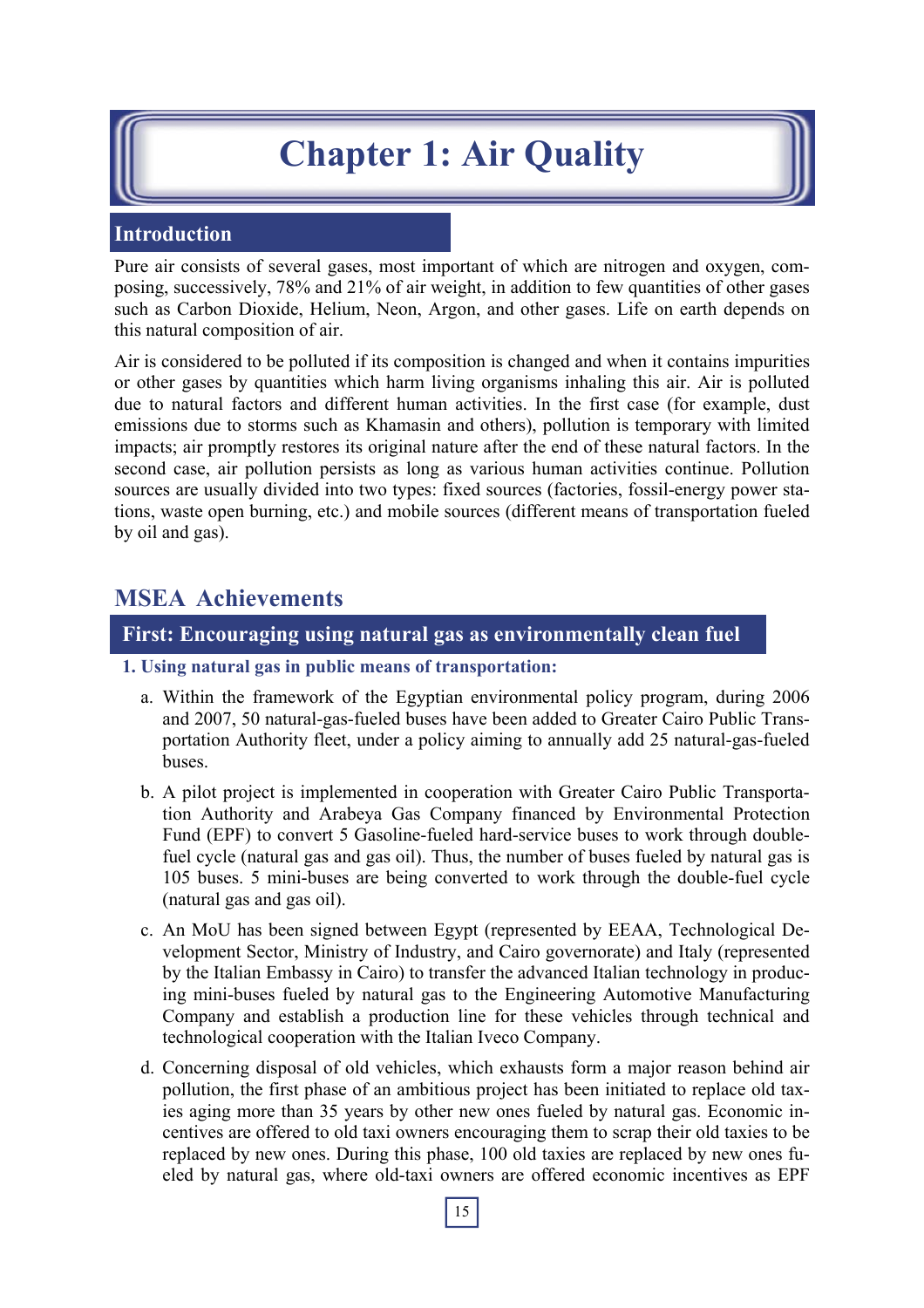funds the bank interests on the car loan from a budget of 1.9 million LE.

- e. In light of first phase success, the Minister of Finance agreed that the MoF will par
	- ticipate in funding a national project to replace 5000 old taxies in Greater Cairo by new ones fueled by natural gas.
- f. The government has agreed on MSEA proposal of granting economic incentives to the private sector to encourage private investment in using natural gas as vehicle fuel. Ministerial decrees have been issued in February 2007 providing for reducing custom duties on equipment used in converting vehicles to work by natural gas and natural gas stations equipment to be categorized as environment-friendly equipment.



**Picture (1-1): Replacement of Greater Cairo old taxies by new ones fueled by natural gas** 

Therefore, customs imposed on such equipment decreased to reach 2%. This has contributed to decreasing the costs of converting cars to work by natural gas and expanding natural gas station network.

g. A study has been prepared on the environmental and economic benefits of replacing Greater Cairo public transportation fleet with another one fueled by natural gas. This project is included in the presidential platform and Egyptian government program with the cost of about 1200 million LE.

#### **2. Using natural gas in government-owned means of transportation:**

- a. An ambitious program has been executed to convert vehicles owned by governmental bodies to be fueled by natural gas instead of gasoline. The four-stage program is funded by the MoF and aims to convert about 4200 government-owned vehicles. The first phase has been completed where 1960 government-owned vehicle owned by 62 governmental bodies have been converted with a total cost of 13 million LE.
- b. Within the framework of implementing the project second phase, 804 governmentowned vehicles have been technically inspected to check their suitability to be converted to work by natural gas. 696 vehicles are found suitable (owned by 50 governmental bodies). MoF has been addressed to provide the necessary funding for the conversion process with a cost of 4 million LE.
- c. 870 government-owned vehicles have been checked in order to initiate the third phase.
- d. The presidential platform and government program have been implemented within the framework of an ambitious program to convert 5000 government-owned vehicles with a total budget of 27.5 million LE within the program of converting government-owned vehicles to work by natural gas.

#### **3. Using natural gas as a fuel for power stations:**

- a. Efforts by MSEA have succeeded in coordinating between both Ministry of Electricity and Energy and the Ministry of Petroleum to operate power stations by natural gas instead of fuel oil, in order to reduce pollution loads of sulfur oxides from fuel oil combustion.
- b. Such step has lead a significant decrease in sulfur oxide emissions in Greater Cairo air (almost by 680 tons of sulphur oxides annually). Consequently, the concentration of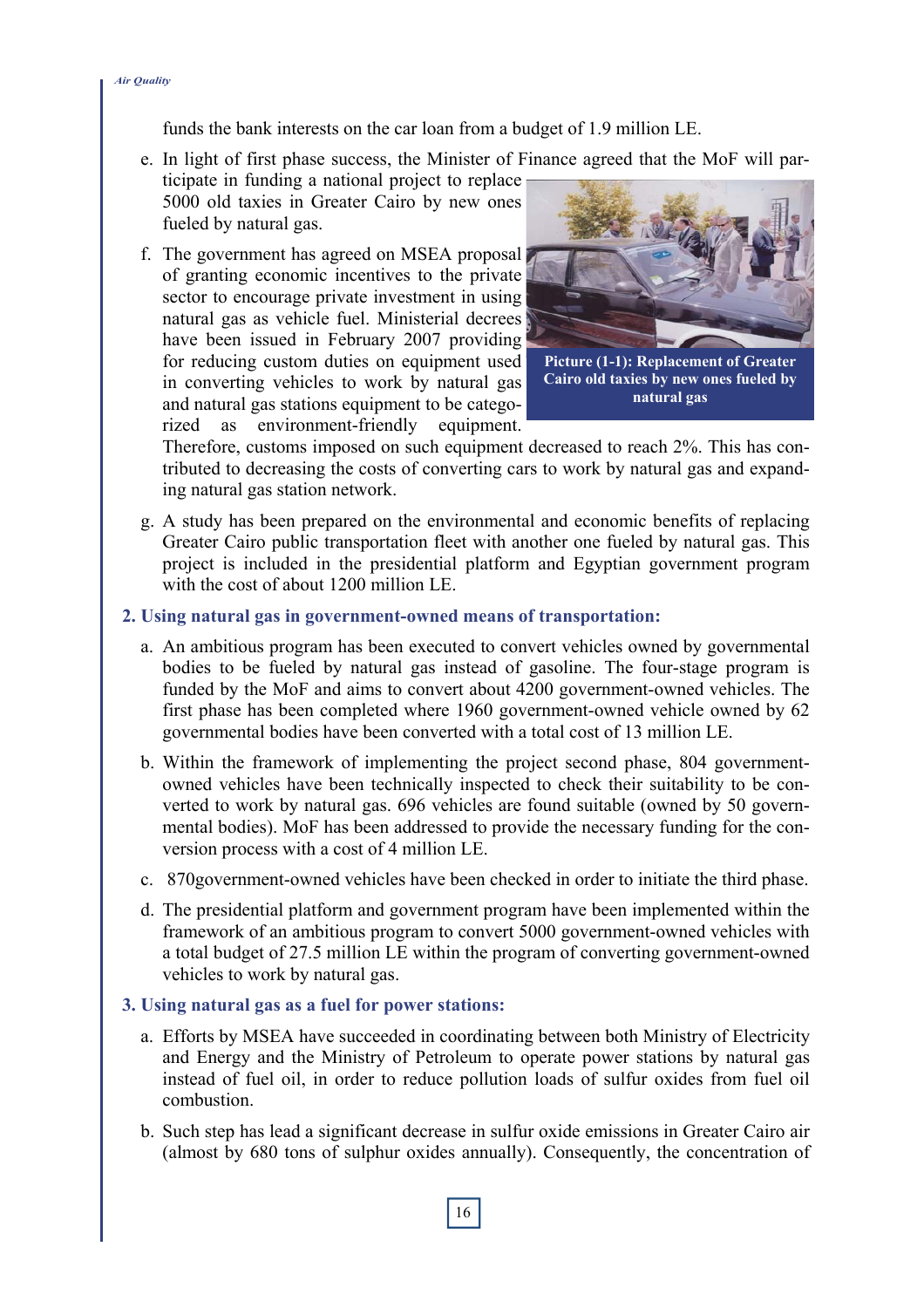this gas in air has decreased to limits permissible by Environment Law no. 4/1994 in most monitored regions.

#### **Second: Elimination of Vehicle Emissions**

#### 1. **Vehicle exhausts examination in traffic units:**

- a. Vehicles exhaust inspection program has been fully applied in the traffic units of 12 governorates in cooperation with the Ministry of Interior, over 3 stages:
	- First stage (Cairo Giza Kaliobia).
	- Second stage (Alexandria Dakahlia Beni Suef).
	- Third stage (Minya Sohag Qena Red Sea Beheira Fayoum).
- b. These stages include supplying 194 measurement devices of gasoline-fueled vehicles exhaust, 175 measurement devices for exhausts of diesel-fueled vehicles with the cost of about (12 million LE). Vehicles in these governorates represent 77% of total licensed vehicles on country level.
- c. The program procedures have been applied in 10 governorates during the fourth stage (Sharqia – Assuit – New Valley – South Sinai – Gharbia – Kafr El-Sheikh – Suez – North Sinai – Damietta – Menofia). 130 exhaust measurement devices are provided to traffic units in such governorates with a total cost of 4 million LE.
- 2. **Vehicles exhaust examination on roads:**
	- a. In cooperation with Ministry of Interior through traffic departments, environment police, and water surface police, this program is currently applied in Greater Cairo roads besides vehicle periodical examination while renewing licenses to eliminate vehicles emissions, considered one of the reasons of air pollution in greater Cairo.
	- b. During 2006/2007, examination committees have examined about 100,000 gasolineand diesel-fueled vehicles. 67% of vehicles have passed, while the licenses of 33% of have been cancelled since their exhausts exceed limits set forth in law 4/1994. Such are re-examined after adjusting their motors to comply with Law limits.

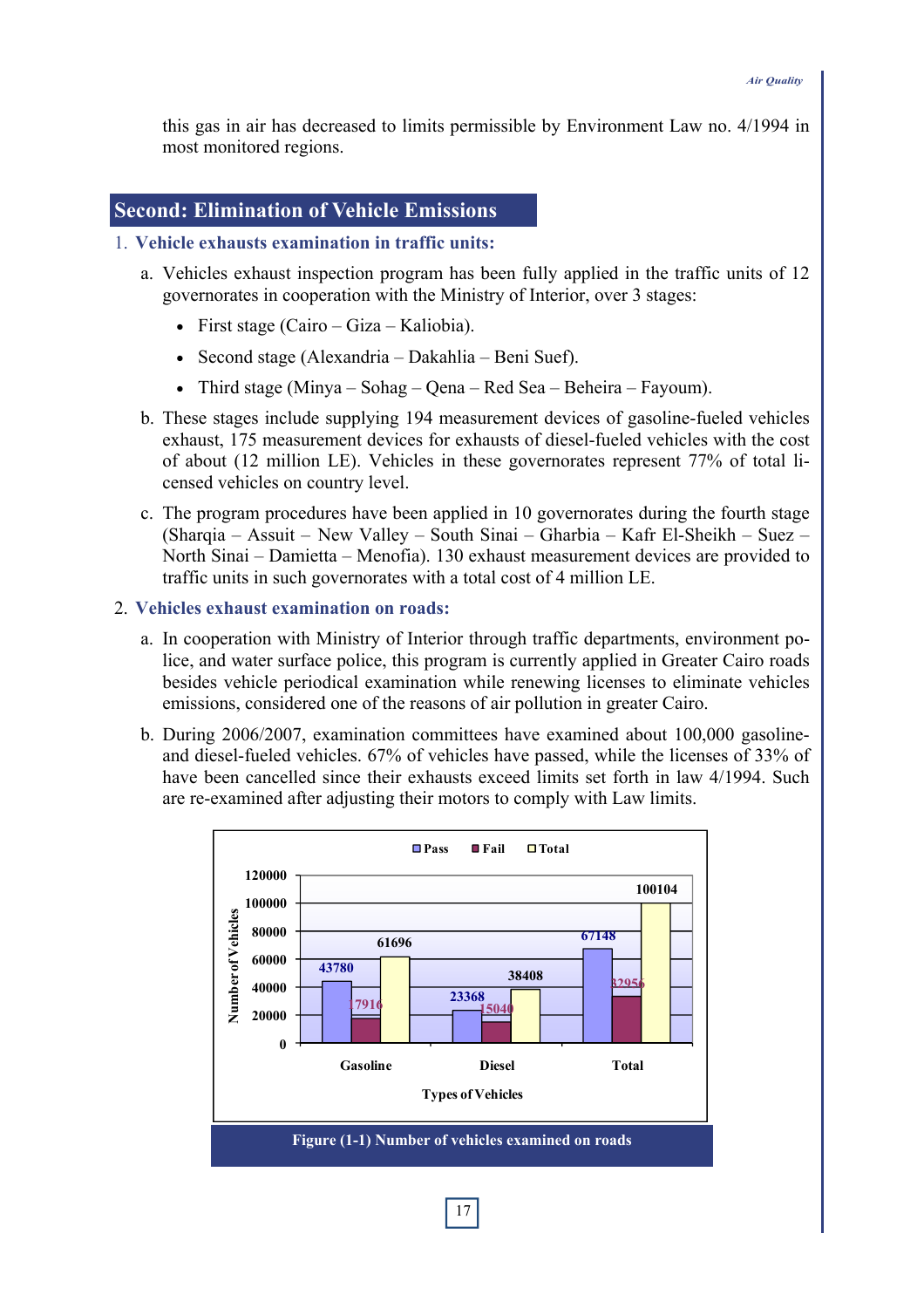c. A study on examining the exhaust of Public Transportation Authority buses has been prepared and implemented through examination campaigns in all Authority 22 garages with a total of 4750 buses. Examination results have been sent to Cairo Governor and Authority BoD Chairman to set a plan to rehabilitate buses which exhausts exceeds permissible limits.

#### **3. Transfer of garages out of residential areas:**

- a. The Prime Minister agreed upon MSEA proposal regarding the necessity of implementing the project of transferring Greater Cairo Public Transportation Authority garages out of residential areas.
- b. Alternative sites for the garages have been identified. Environmental, economic, urban study has been conducted to estimate the costs of establishing garages in the new sites compared to the potential economic and environmental revenue from transferring the garages.
- c. The study has been submitted and approved by utilities ministerial group and a decree is issued to be included it in the integrated study of restructuring Greater Cairo Public Transportation Authority.

#### **4. Eliminating pollution from motorcycles exhaust program:**

- a. The Ministry of Industry has issued a decree prohibiting the production of motorcycles with bi-phase motor which are not provided with nourish oil pumps as of 31/12/2003 and prohibiting the production of all types and sizes of motorcycles with bi-phase motor for local use as of 31/12/2007.
- b. The Ministry of Foreign Trade has issued Decree no. 466/2004 on 29/6/2004 regarding listing motorcycles with bi-phase motor which are not provided with nourish oil pumps as prohibited imports on Annex (1) of the Executive Regulations of Export and Import Law provisions.
- c. The Ministry of Foreign Trade has issued Decree no. 113/2005 on 14/2/2005 prohibiting importation of all types and sizes of motorcycles with bi-phase motor regardless of the purpose of importation.

# **Third: Environmental Monitoring of Air Pollutants**

#### **1. Monitoring Air Pollutants:**

- a. Environmental monitoring stations on the national level are 54 monitoring stations for air pollutant. During the last 3 years, 13 air pollutant monitoring stations have been established in different sites at Greater Cairo and areas affected by it in delta and Upper Egypt region. These stations are as follows.
	- (1) 6 new air pollutant monitoring stations have been established in Beni Suef in cooperation with EMG component at Beni Suef. The new stations are added to the national network for air pollutant monitoring.
	- (2) 6 new air pollutant monitoring stations have been established in Cairo and Giza governorates and some affected governorates. Stations are at



**Picture (1-2) Air Quality Monitoring Station at Tahrir square**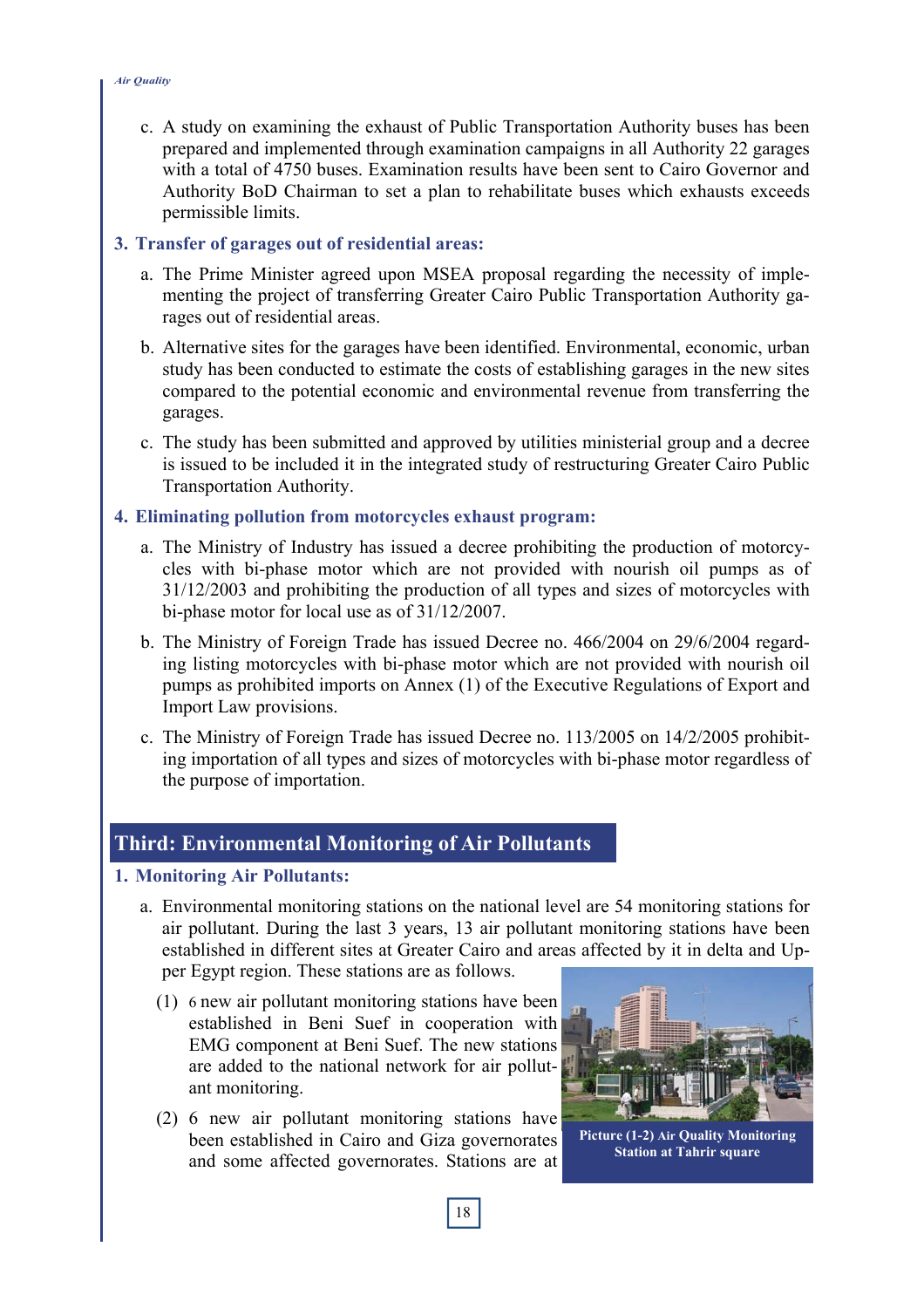(Giza Square, Heliopolis, Mohandseen, Helwan, Shebin El Kom cities, and Belibis in the Delta) to follow up on environmental changes during the black cloud period. The new stations are added to the national network for air pollutant monitoring.

- (3) An air pollutant monitoring station has been established in Tahrir Square within the framework of REMIP, displaying its data to the public on a large screen that will be installed in the first half of 2008.
- b. Under modernization and development processes of the national network for air pollutant monitoring, MSEA has provided a budget of 4.5 million LE to update air pollution monitoring devices. 15 devices for monitoring suspended dust, 4 new devices for monitoring sulphur dioxide, 2 devices for monitoring nitrogen oxides, and 2 devices for monitoring carbon monoxide are provided.
- c. Egypt Air quality reports are prepared on monthly basis. Monitoring result indicators are prepared and analyzed through data provided by the national network for air pollutant monitoring. Furthermore, these reports are published on the EEAA website according to MSEA policy of informing the public on environment quality.
- d. Three annual reports have been drafted (2004, 2005, and 2006) on air quality in the A.R.E. Monitoring result indicators are prepared and analyzed through data provided by the national network for air pollutant monitoring. Furthermore, these reports are published on the EEAA website
- e. An early-warning unit for sever air pollution episodes is established, staffed, and equipped to predict air quality in greater Cairo for three days. Cooperation protocol has been signed between EEAA and Egyptian National Metrological Authority to receive and analyze satellite pictures and prepare them as entries to air pollution early warning system.
- f. MSEA has contributed to the establishment of 3 air pollutant monitoring stations in Cairo and Sharm El-Sheikh international airports. Currently, procedures for delivering the stations and adding them to the national network for air pollutant monitoring are being taken.

#### **2. Follow-up and quality assurance of environmental monitoring processes:**

- a. Environment quality reference laboratories are operating, quality examination programs of environmental monitoring institutes are conducted, and annual inspection programs on air quality environmental monitoring stations are implemented to follow up on the fulfillment of quality requirements. Air and water quality environmental monitoring laboratories of air and coastal water monitoring program are inspected in cooperation with the Faculty of Sciences, Ain Shams University, and the National Institute for Calibration.
- b. An annual program is implemented to calibrate laboratory equipment and environmental monitoring devices in air pollutant measurement stations within the framework of the annual contract with the National Institute for Calibration and the Arab British Company, Arab organization for Industrialization, to calibrate the laboratory thermal devices and balances.

#### **3. Régional environnemental management improvement project (REMIP):**

a. During 2006, in cooperation with JICA, REMIP has been initiated resulting in the following: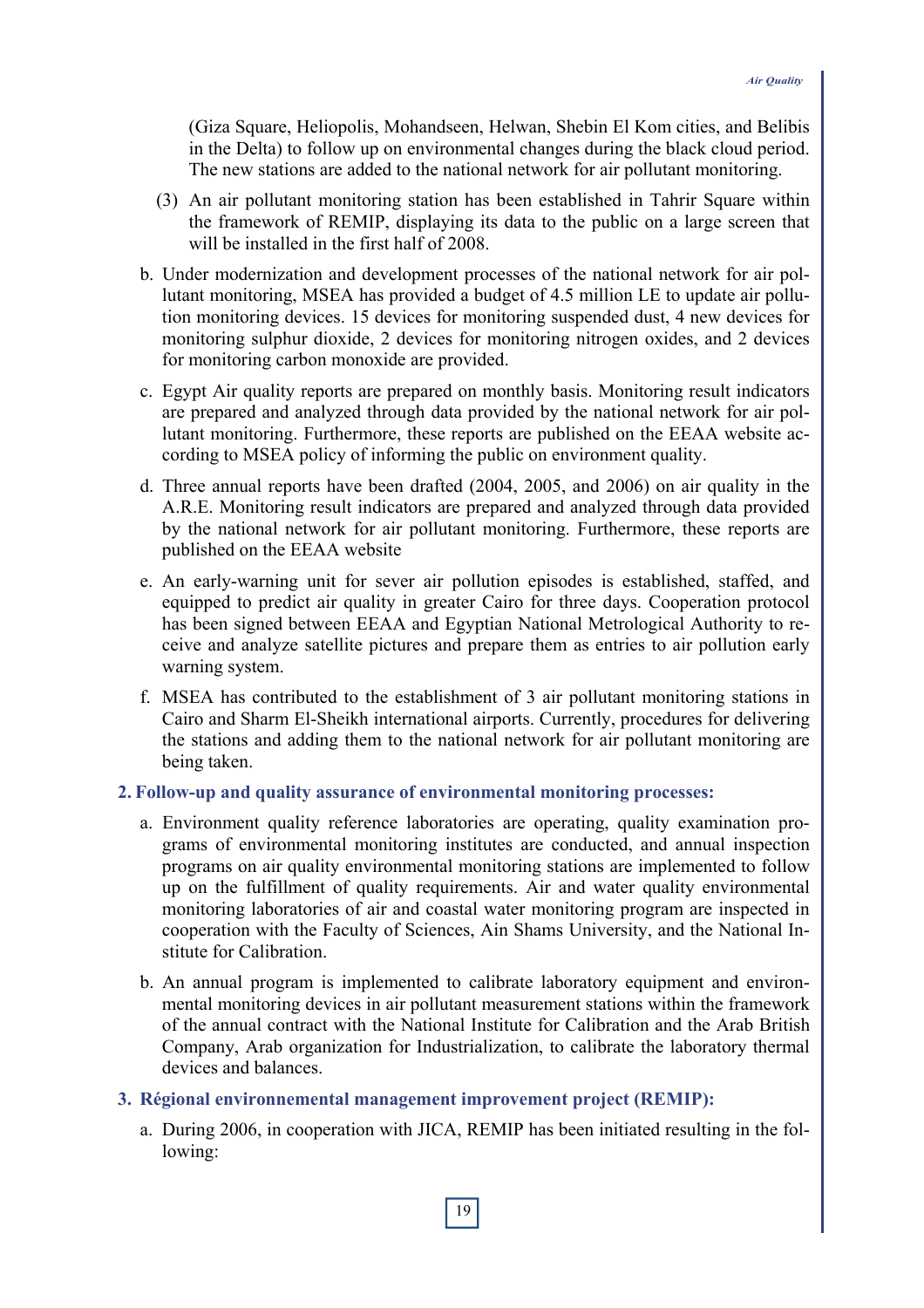#### **(1) Determining pollution loads of rice agricultural wastes (rice straw):**

A baseline study has been prepared on the quality and quantities of rice straw burning emissions to calculate pollution loads of this process. Several environmental measurements of rice straw burning have been made in agricultural areas, using furnaces and in laboratories by using sampling devices in cooperation with Tibbin Institute for Metallurgical Studies.

#### **(2) Determining pollution loads of vehicles:**

A baseline study has been conducting to define vehicles and roads. Data available at competent entities are collected including the number and distribution of vehicles in Greater Cairo and Delta governorates affecting Cairo, besides. Roads and major streets connecting cities are also determined.

# **Fourth: Surveying Emissions from Fixed Sources**

Emissions from fixed sources survey including Tanta, Mansura, and Greater Cairo RBOs and EMUs in industrial cities  $(10<sup>th</sup>$  of Ramadan,  $6<sup>th</sup>$  of October, Badr, and Obour Cities has been prepared to be completed by the work group from industrial facilities.

# **Fifth: Monitoring of Air Pollutants in Greater Cairo and Delta Region**

- 1. A study has been conducted to measure sulfur and nitrogen oxides concentrations in 60 sites covering Greater Cairo and Delta governorates during the four seasons (Fall 2006, winter 2006, spring 2007, and summer 2007) to put the geographical distribution map of such pollutants in Greater Cairo and Delta governorates linked to pollutant sources.
- 2. Industrial Emissions Monitoring Network:
	- a. The national network for monitoring dust emissions from cement factory chimneys has been established with a total cost of 1.2 million LE. The automatic monitoring devices fixed on the chimneys of 15 cement factories are directly and electronically linked to EEAA and the headquarters of the national network for monitoring dust emissions from cement factory chimneys. Emissions database has also been established to survey industrial facilities emissions.



b. More than 1500 violations by different cement companies have been identified during 2005–2007. Legal procedures against the violating companies have been adopted.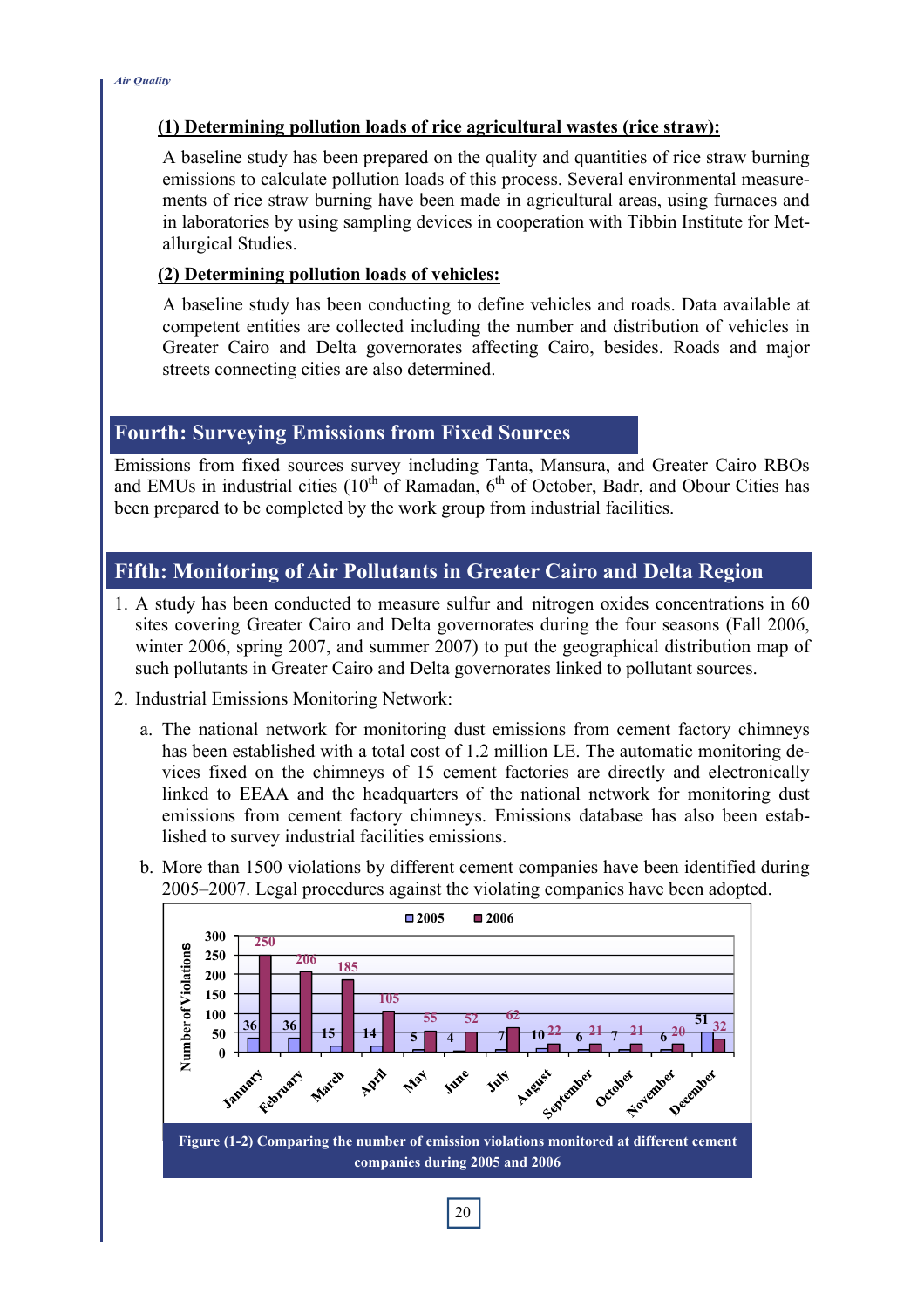# **Sixth: Lead Pollution Control**

1. In coordination with Qalyubia Governorate, five of the biggest lead foundries in Egypt, producing 75% of the total Egyptian lead production have been relocated from Shubra El-Khema to the new industrial zone in Abu Zaabal. This step has resulted in a remarkable reduction of more than 80% in air lead concentrations in Shubra-El-Khema.



- 2. A joint project between MSEA, Qalyubia Governorate, and USAID is implemented, in cooperation with the NGOs and the National Council for Women (NCW), to purify leadpolluted areas in Shubra-El-Kheima and launch a comprehensive public awareness campaign on lead pollutants dangers and means of protection. Such project is an extension to Cairo Air Improvement Project that succeeded lead pollution abatement in Shubra-El-Kheima.
- 3. Lead-polluted areas are defined and included within the project action plan. They have also been purified from lead dusts and rehabilitated to be safely utilized.
- 4. Purification and rehabilitation of 10 lead-polluted sites (7 foundries, 2 schools, and 1 medical center) have been finished. Agreements on defining and organizing the future utilization of such buildings after being purified have been signed with the owners of such buildings in order not to be misused.
- 5. A cooperation agreement between Qalyubia Governorate, Foundries Branch in the Federation of Egyptian Industries, and Industrial Development Authority (IDA) is signed to relocate the foundries to El-Safa industrial zone. The implementation of such agreement takes three years and a half to establish zone infrastructure, construct and operate the new foundries, and stop working in the old foundries.
- 6. An agreement with the Arab Contractors Company has been signed for the treatment of lead pollution and purification of the Company battery workshop in Shubra-El-Kheima East District under the supervision of EEAA and Qalyubia Governorate, with a technical aid introduced by LIFE Project.
- 7. The program of monitoring lead concentrations in Greater Cairo air contuines in 20 sites. Monitoring results demonstrates the success of the State policies to reduce lead concen-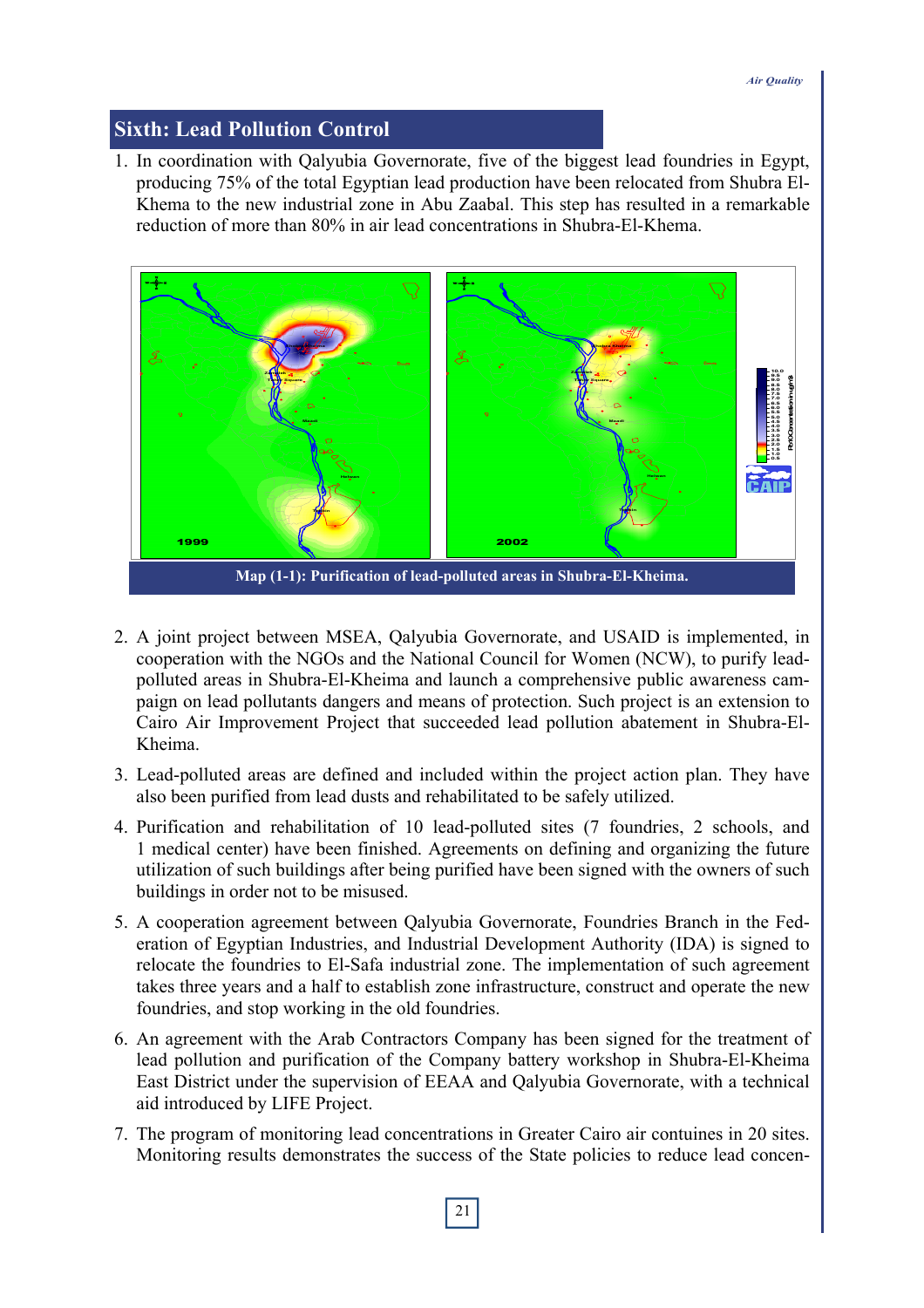#### *Air Quality*

trations in Greater Cairo. The annual concentration average decreased from 3.6 mcg/m<sup>3</sup> in 1999 to 0.7 mcg /m<sup>3</sup> in 2007.

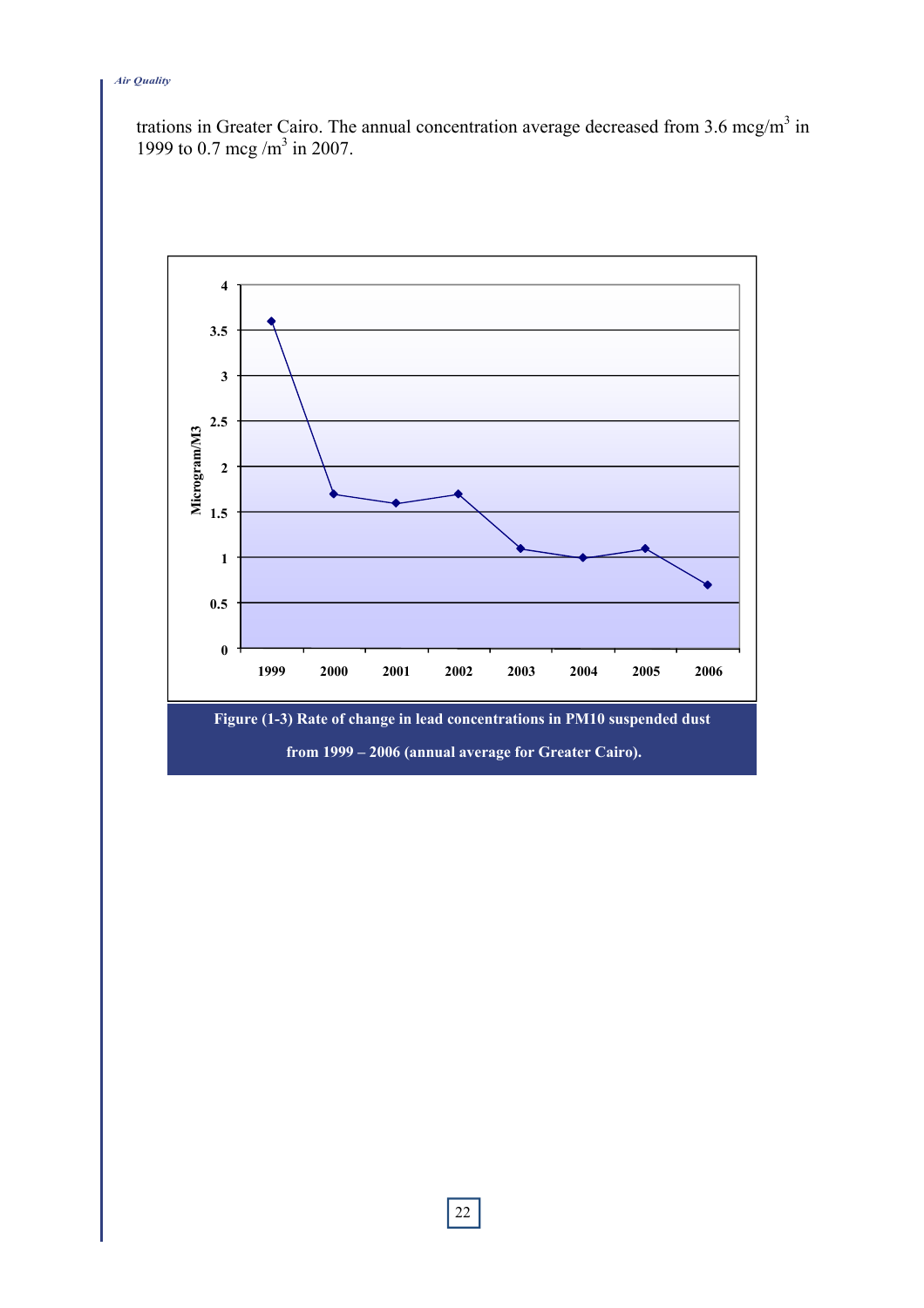| Table (1-1) Financing relocation and development of polluting activities in governorates |                                                                        |                                                                                                                                                                                                                                                                                                                                                      |                                                        |  |
|------------------------------------------------------------------------------------------|------------------------------------------------------------------------|------------------------------------------------------------------------------------------------------------------------------------------------------------------------------------------------------------------------------------------------------------------------------------------------------------------------------------------------------|--------------------------------------------------------|--|
| Sr.                                                                                      | Governorate                                                            | Project                                                                                                                                                                                                                                                                                                                                              | <b>Total financial provi-</b><br>sions in (Million LE) |  |
| 1                                                                                        | <b>Cairo Governorate</b><br>(Elfakhar village<br>project)              | <b>First: Batn Elbagara:</b><br><b>First stage:</b><br>• Establishment of 100 model and developed work-<br>shops, and 25 ateliers and studios, in addition to<br>their utilities (30 million LE).                                                                                                                                                    |                                                        |  |
|                                                                                          |                                                                        | <b>Second stage:</b>                                                                                                                                                                                                                                                                                                                                 |                                                        |  |
|                                                                                          |                                                                        | • Establishment of a traditional industry technology<br>center, center for pottery, crockery, and glass<br>industries, a technical education school, and an<br>administrative building.                                                                                                                                                              | 58.117                                                 |  |
|                                                                                          |                                                                        | • Construction of a residential compound (2000)<br>units) for the project workers (with 64 million LE<br>provided by the Governorate).                                                                                                                                                                                                               |                                                        |  |
|                                                                                          |                                                                        | <b>Second: El-Mothalatha Area:</b>                                                                                                                                                                                                                                                                                                                   |                                                        |  |
|                                                                                          |                                                                        | • The whole area is pulled down, replanned, and<br>rebuilt including 30 model workshops.                                                                                                                                                                                                                                                             |                                                        |  |
| 2                                                                                        | <b>Giza Governorate</b><br>(El-Herafeyen<br><b>Village Project)</b>    | • El-Herafeyen village designed for the relocation<br>of foundries and handicraft workshops: The pro-<br>ject is located in Cairo-Faiyum road from kilo<br>36.5 to kilo 38.5 over 122 feddans, 12.2 of which<br>are divided into 300 to 1800 $m2$ unit areas allo-<br>cated for foundries (49 ones), 2534 workshops,<br>and 73 units for investment. | 30                                                     |  |
|                                                                                          |                                                                        | The plan encompasses an area for used car mar-<br>ket, car exhibition area. The establishment of car<br>licensing unit is under study.                                                                                                                                                                                                               |                                                        |  |
| $\overline{3}$                                                                           | Qalyubia<br>Governorate<br>(El-Safa Industrial<br><b>Zone Project)</b> | The project area is 142 feddans. It encompasses<br>99 industrial units with areas ranging between<br>300 $m2$ to 6000 $m2$ designed for the relocation of<br>Shubra El-Kheima foundries.                                                                                                                                                             | 61.5                                                   |  |
| 4                                                                                        | <b>Minya Governorate</b><br>(El-Herafeyen city<br>project)             | • The project area is 22 feddans in Zawyet El-<br>Sultan, Minya City, on the east bank of the Nile.<br>The project includes 197 workshops, 197 apart-                                                                                                                                                                                                |                                                        |  |
|                                                                                          |                                                                        | ments, and one market.                                                                                                                                                                                                                                                                                                                               | 18.5                                                   |  |